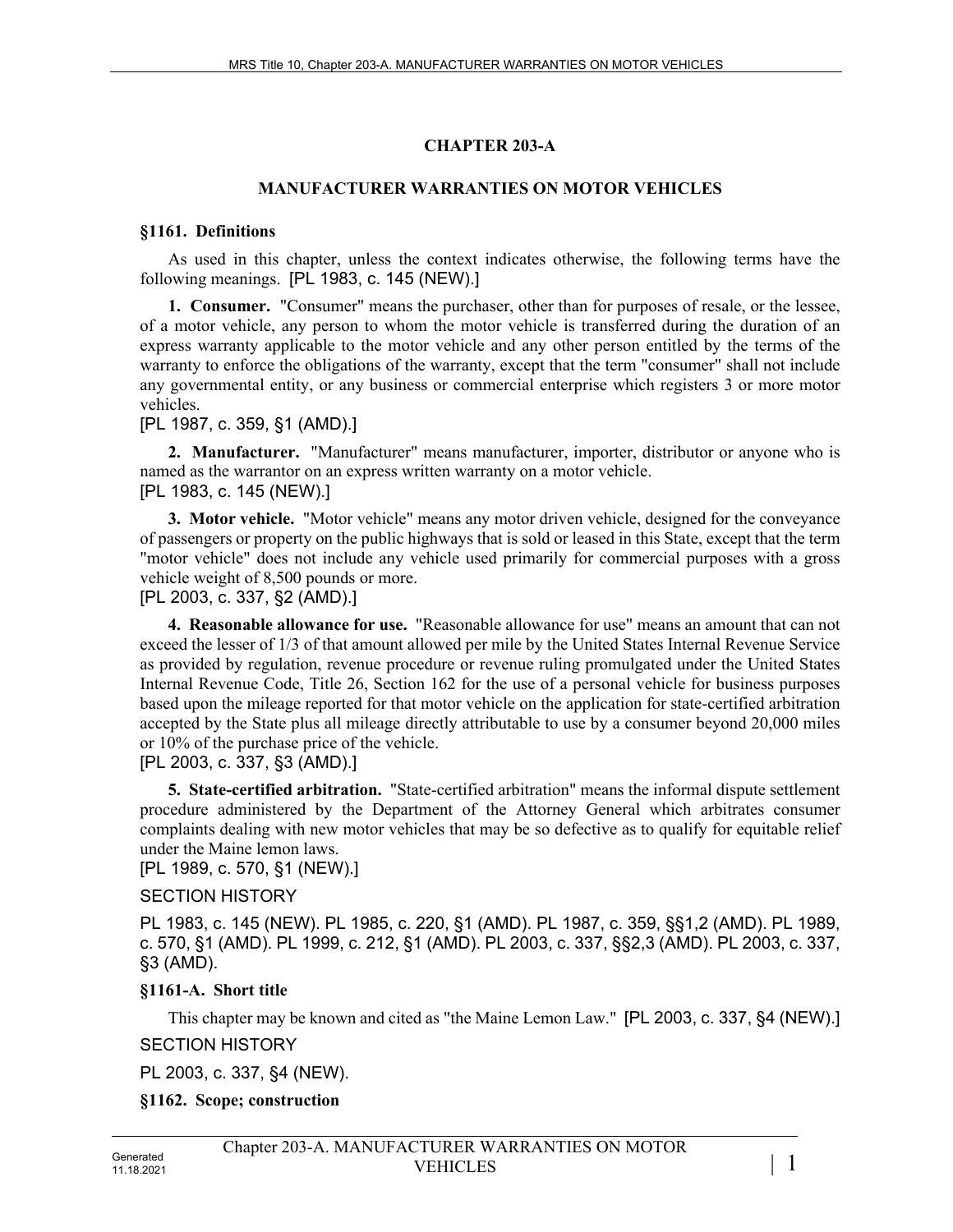**1. Consumer rights.** Nothing in this chapter in any way limits the rights or remedies which are otherwise available to a consumer under any other law. [PL 1983, c. 145 (NEW).]

**2. Manufacturers, distributors, agents and dealers.** Nothing in this chapter in any way limits the rights or remedies of franchisees under chapter 204 or other applicable law. [PL 1983, c. 145 (NEW).]

**3. Waivers void.** Any agreement entered into by a consumer which waives, limits or disclaims the rights set forth in this chapter shall be void as contrary to public policy. [PL 1985, c. 220, §2 (NEW).]

SECTION HISTORY

PL 1983, c. 145 (NEW). PL 1985, c. 220, §2 (AMD).

## **§1163. Rights and duties**

**1. Repair of nonconformities.** If a motor vehicle does not conform to all express warranties, the manufacturer, its agent or authorized dealer shall make those repairs necessary to conform the vehicle to the express warranties if the consumer reports the nonconformity to the manufacturer, its agent or authorized dealer during the term of the express warranties, within a period of 3 years following the date of original delivery of the motor vehicle to a consumer or during the first 18,000 miles of operation of that motor vehicle, whichever occurs earliest. This obligation exists notwithstanding the fact that the repairs are made after the expiration of the appropriate time period.

A. [PL 1989, c. 570, §2 (RP).]

B. [PL 1989, c. 570, §2 (RP).]

[PL 2003, c. 337, §5 (AMD).]

**2. Failure to make effective repair.** If the manufacturer or its agents or authorized dealers are unable to conform the motor vehicle to any applicable express warranty by repairing or correcting any defect or condition, or combination of defects or conditions that substantially impairs the use, safety or value of the motor vehicle after a reasonable number of attempts, the manufacturer shall either replace the motor vehicle with a comparable motor vehicle or accept return of the vehicle from the consumer and make a refund to the consumer and lienholder, if any, as their interests may appear. The consumer may reject any offered replacement and receive instead a refund. The refund must consist of the following items, less a reasonable allowance for use of the vehicle:

A. The full purchase price or, if a leased vehicle, the lease payments made to date, including any paid finance charges on the purchased or leased vehicle; [PL 1991, c. 64 (AMD).]

B. All collateral charges, including, but not limited to, sales tax, registration fees and similar government charges; and [PL 2003, c. 337, §5 (AMD).]

C. Reasonable costs incurred by the consumer for towing and storage of the vehicle and for procuring alternative transportation while the vehicle could not be driven because it did not conform to any applicable express warranty. [PL 1999, c. 212, §2 (AMD).]

The provisions of this section do not affect the obligations of a consumer under a loan or sales contract or the secured interest of any secured party. The secured party shall consent to the replacement of the security interest with a corresponding security interest on a replacement motor vehicle that is accepted by the consumer in exchange for the motor vehicle, if the replacement motor vehicle is comparable in value to the original motor vehicle. If, for any reason, the security interest in the motor vehicle having a defect or condition is not able to be replaced with a corresponding security interest on a motor vehicle accepted by the consumer, the consumer is entitled to a refund. Refunds required under this section must be made to the consumer and the secured party, if any, as their interests exist at the time the refund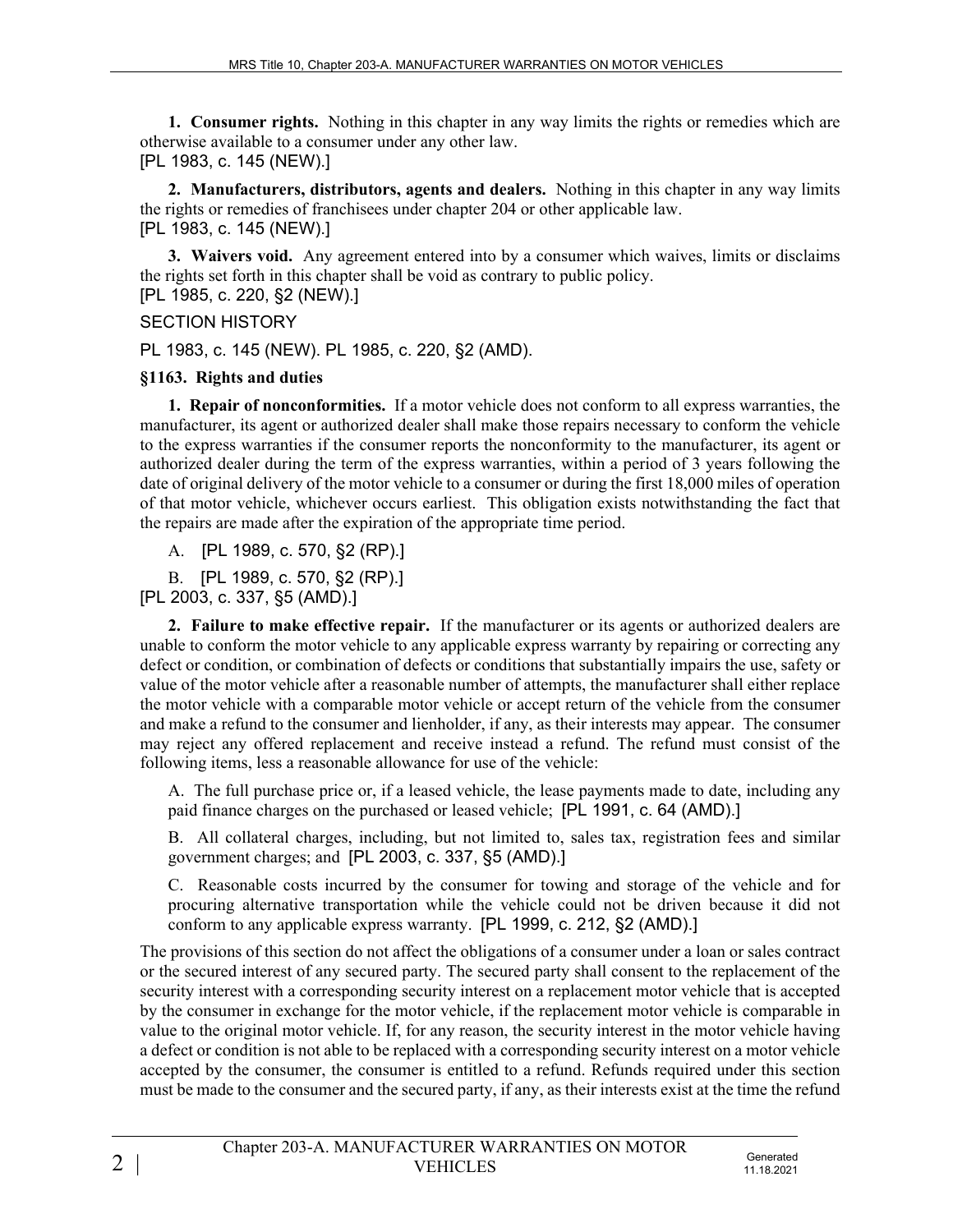is to be made. Similarly, refunds to a lessor and lessee must be made as their interests exist at the time the refund is to be made.

[PL 2003, c. 337, §5 (AMD).]

**3. Reasonable number of attempts; presumption.** There is a presumption that a reasonable number of attempts have been undertaken to conform a motor vehicle to the applicable express warranties if:

A. The same nonconformity has been subject to a repair attempt 3 or more times by the manufacturer or its agents or authorized dealers within the express warranty term, during the period of 3 years following the date of original delivery of the motor vehicle to a consumer or during the first 18,000 miles of operation of that motor vehicle, whichever occurs earliest, and the nonconformity continues to exist; [PL 2003, c. 337, §5 (AMD).]

A-1. [PL 1989, c. 570, §3 (RP).]

A-2. The same nonconformity has resulted in a serious failure of either the braking or steering systems in the vehicle and has been subject to a repair attempt one or more times by the manufacturer or its agents or authorized dealers during the warranty term or the appropriate time period, whichever occurs earlier; or [PL 2003, c. 337, §5 (NEW).]

B. The vehicle is out of service by reason of a repair attempt by the manufacturer, its agents or authorized dealer, of any defect or condition or combination of defects for a cumulative total of 15 or more business days during that warranty term or the appropriate time period, whichever occurs earlier. [PL 2003, c. 337, §5 (AMD).]

[PL 2003, c. 337, §5 (AMD).]

**3-A. Final opportunity to repair.** If the manufacturer or its agents have been unable to make the repairs necessary to conform the vehicle to the express warranties, the consumer shall notify, in writing, the manufacturer or the authorized dealer of the consumer's desire for a refund or replacement. This notice can be given after one repair attempt if the nonconformity has resulted in a serious failure of either the braking or steering systems in the vehicle. For the 7 business days following receipt by the dealer or the manufacturer of this notice, the manufacturer has a final opportunity to correct or repair any nonconformities. This final repair effort must be at a repair facility that is reasonably accessible to the consumer. This repair effort does not stay the time period within which the manufacturer must provide an arbitration hearing pursuant to section 1165. [PL 2003, c. 337, §5 (AMD).]

**4. Time limit; extension.** The term of an express warranty, the 18,000 mileage term, the 3-year period following delivery and the 15-day period provided in subsection 3, paragraph B, must be extended by any period of time during which repair services are not available to the consumer because of a war, invasion or strike or fire, flood or other natural disaster.

## [PL 2003, c. 337, §5 (AMD).]

**5. Dealer liability.** Nothing in this chapter may be construed as imposing any liability on a dealer or creating a cause of action by a consumer against a dealer under this section, except regarding any written express warranties made by the dealer apart from the manufacturer's own warranties. [PL 1983, c. 145 (NEW).]

**6. Disclosure of notice requirement.** No consumer may be required to notify the manufacturer of a claim under this section, unless the manufacturer has clearly and conspicuously disclosed to the consumer, in the warranty or owner's manual, that written notification of the nonconformity is required before the consumer may be eligible for a refund or replacement of the vehicle. The manufacturer shall include with the warranty or owner's manual the name and address to which the consumer shall send the written notification.

[PL 1987, c. 395, §6 (AMD).]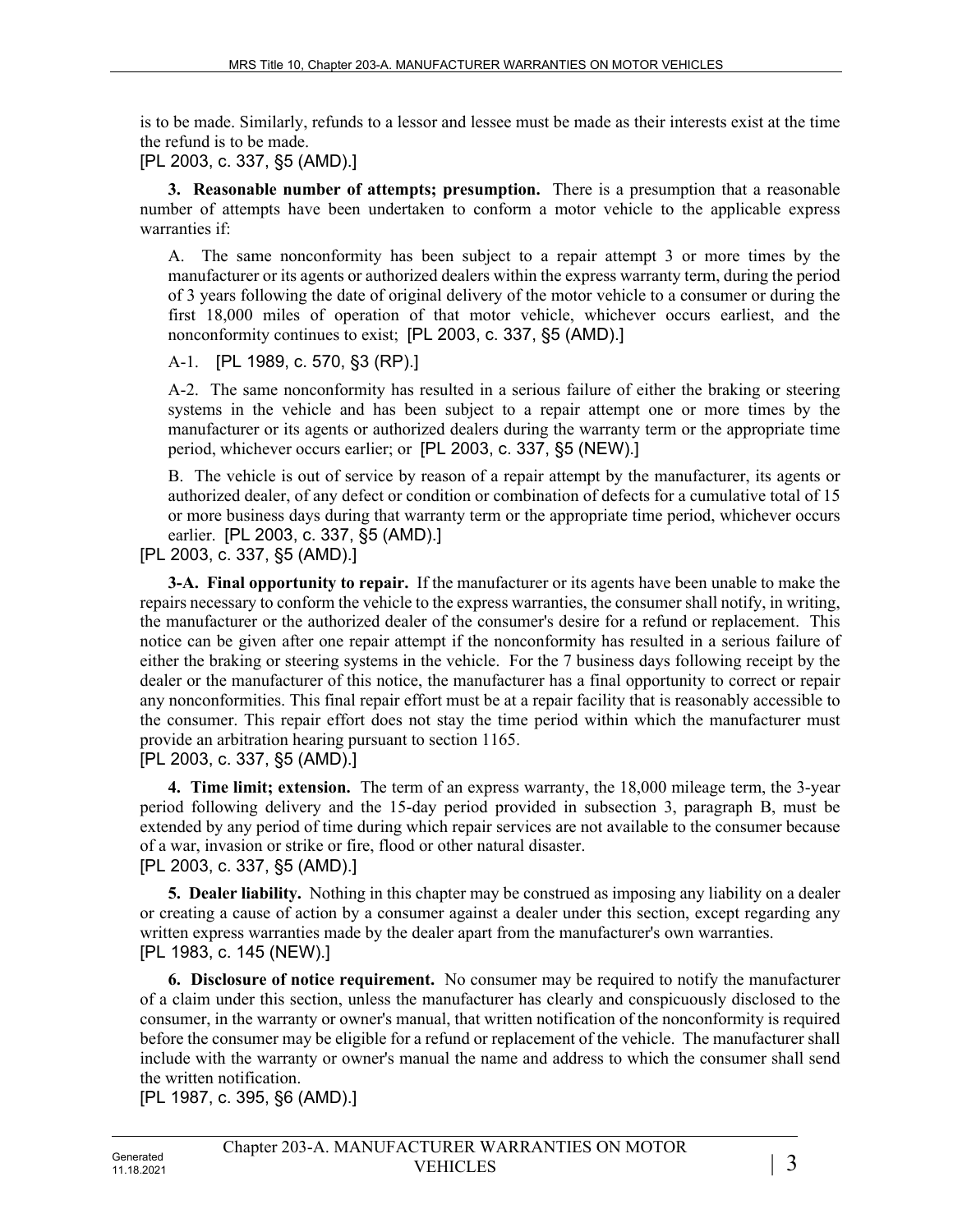**6-A. Notification of dealer.** Consumers may also satisfy a manufacturer's notice requirement by notifying in writing the authorized dealer of a claim under this section. The dealer shall act as the manufacturer's agent and immediately communicate to the manufacturer the consumer's claim. [PL 1987, c. 359, §7 (NEW).]

**7. Disclosure at time of resale for failure to make effective repair.** A motor vehicle that is returned to the manufacturer under subsection 2 may not be resold without clear and conspicuous written disclosure to any subsequent purchaser, whether that purchaser is a consumer or a dealer, of the following information:

A. That the motor vehicle was returned to the manufacturer under this chapter; [PL 1985, c. 220, §3 (NEW).]

B. That the motor vehicle did not conform to the manufacturer's express warranties; and [PL 1985, c. 220, §3 (NEW).]

C. The ways in which the motor vehicle did not conform to the manufacturer's express warranties. [PL 1985, c. 220, §3 (NEW).]

The certificate of title of a vehicle subject to the disclosure requirements of this subsection is subject to the branding requirements of Title 29‑A, section 670. [PL 2007, c. 383, §1 (AMD).]

**8. Disclosure at time of retail sale under settlement agreement.** A motor vehicle that is surrendered to a manufacturer as a result of a settlement of a state-certified arbitration must, at the time that motor vehicle is first offered for retail sale to the public, be affixed with a clear and conspicuous written disclosure stating that the vehicle was the subject of a Maine Lemon Law settlement agreement. [PL 2003, c. 337, §5 (NEW).]

## SECTION HISTORY

PL 1983, c. 145 (NEW). PL 1985, c. 220, §3 (AMD). PL 1987, c. 359, §§3-7 (AMD). PL 1989, c. 570, §§2,3 (AMD). PL 1991, c. 64 (AMD). PL 1999, c. 212, §2 (AMD). PL 2003, c. 337, §5 (AMD). PL 2007, c. 383, §1 (AMD).

## **§1164. Affirmative defense**

It is an affirmative defense to any claim under this chapter that: [PL 1983, c. 145 (NEW).]

**1. Lack of impairment.** An alleged nonconformity does not substantially impair the use, safety or value of the motor vehicle; or [PL 1985, c. 220, §4 (AMD).]

**2. Abuse.** A nonconformity is the result of abuse, neglect or unauthorized modifications or alterations of a motor vehicle by anyone other than the manufacturer, its agents or authorized dealers since delivery to the consumer.

[PL 1983, c. 145 (NEW).]

## SECTION HISTORY

PL 1983, c. 145 (NEW). PL 1985, c. 220, §4 (AMD).

# **§1165. Informal dispute settlement**

If a manufacturer has established an informal dispute settlement procedure which complies in all respects with the provisions of 16 Code of Federal Regulations, Part 703, as from time to time amended, the provisions of section 1163, subsection 2, concerning refunds or replacement shall not apply to any consumer who has not first resorted to that procedure or to state-certified arbitration. This requirement shall be satisfied 40 days after notification to the informal dispute settlement procedure of the dispute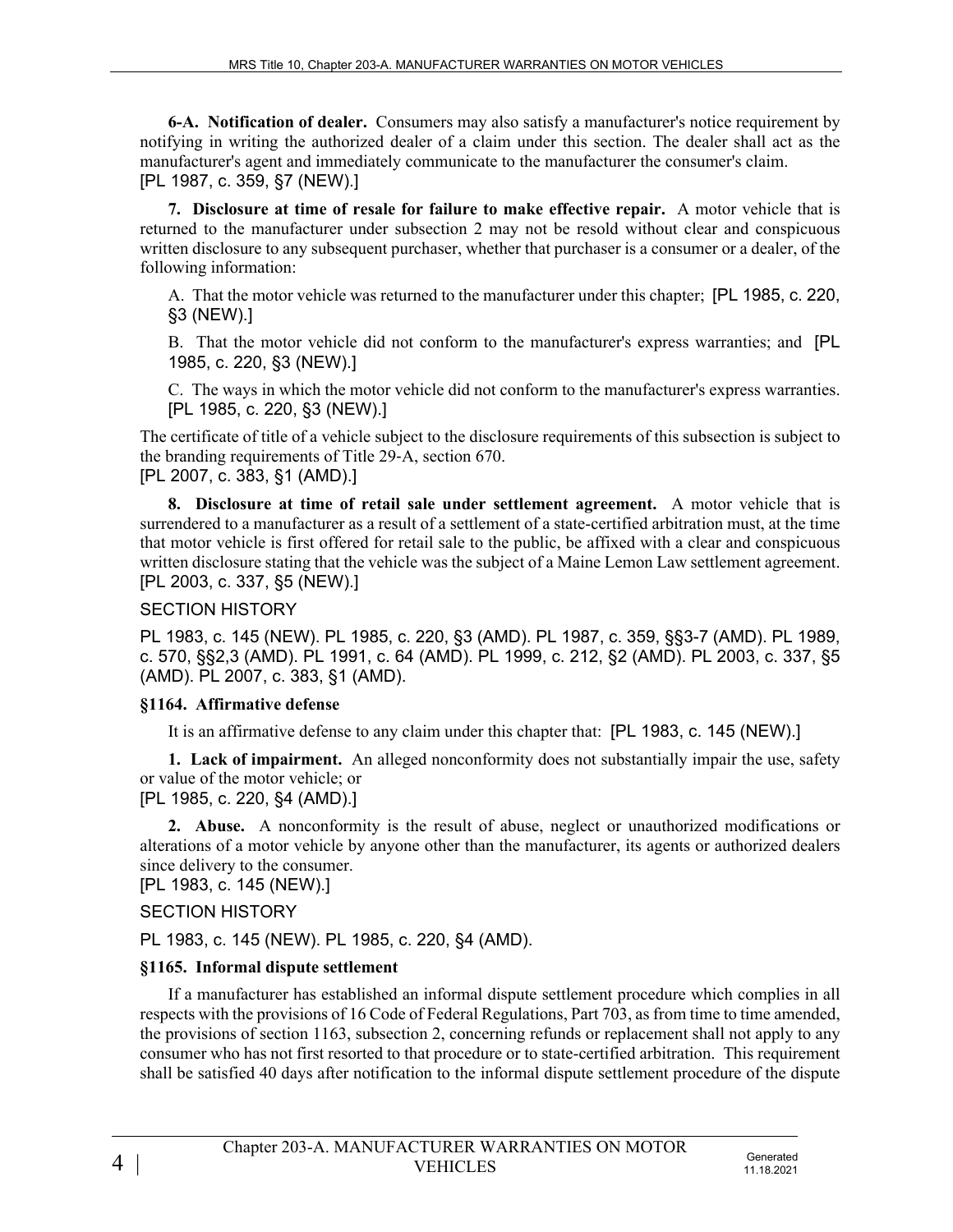or when the procedure's duties under 16 Code of Federal Regulations, Part 703.5 (d), are completed, whichever occurs sooner. [PL 1989, c. 570, §4 (AMD).]

#### SECTION HISTORY

PL 1983, c. 145 (NEW). PL 1985, c. 220, §5 (AMD). PL 1989, c. 570, §4 (AMD).

#### **§1166. Unfair or deceptive trade practice**

A violation of any of the provisions of this chapter shall be considered prima facie evidence of an unfair or deceptive trade practice under Title 5, chapter 10. [PL 1985, c. 220, §6 (NEW).]

#### SECTION HISTORY

PL 1985, c. 220, §6 (NEW).

#### **§1167. Attorney's fees**

In the case of a consumer's successful action to enforce any liability under this chapter, a court may award reasonable attorney's fees and costs incurred in connection with the action. [PL 1985, c. 220, §7 (NEW).]

#### SECTION HISTORY

PL 1985, c. 220, §7 (NEW).

#### **§1168. New car leases**

For the purposes of this chapter only, the following apply to leases of new motor vehicles. [PL 1987, c. 359, §8 (NEW).]

**1. Warranties.** If express warranties are regularly furnished to purchasers of substantially the same kind of motor vehicles:

A. Those warranties are deemed to apply to the leased motor vehicles; and [PL 2003, c. 337, §6 (AMD).]

B. The consumer lessee is deemed to be the first purchaser of the motor vehicle for the purpose of any warranty provisions limiting warranty benefits to the original purchaser. [PL 2003, c. 337, §6 (AMD).]

## [PL 2003, c. 337, §6 (AMD).]

**2. Lessee's rights.** The lessee of a motor vehicle has the same rights under this chapter against the manufacturer and any person making express warranties that the lessee would have under this chapter if the vehicle had been purchased by the lessee. The manufacturer and any person making express warranties have the same duties and obligations under this chapter with respect to the vehicle that the manufacturer and other person would have under this chapter if the goods had been sold to the lessee.

## [PL 1987, c. 359, §8 (NEW).]

**3. Termination of lease and obligations.** The lessee's lease agreement with the motor vehicle lessor and all contractual obligations terminate upon a decision that the vehicle does not conform to the vehicle's express warranty and the return of the vehicle to the lessor. The lessee may not be liable to the manufacturer or motor vehicle lessor for any further costs or charges under the lease agreement. The motor vehicle lessor shall release the motor vehicle title to the manufacturer upon payment by the manufacturer under this chapter.

[PL 1999, c. 212, §3 (NEW).]

SECTION HISTORY

PL 1987, c. 359, §8 (NEW). PL 1999, c. 212, §3 (AMD). PL 2003, c. 337, §6 (AMD).

## **§1169. State motor vehicle dispute arbitration and mediation**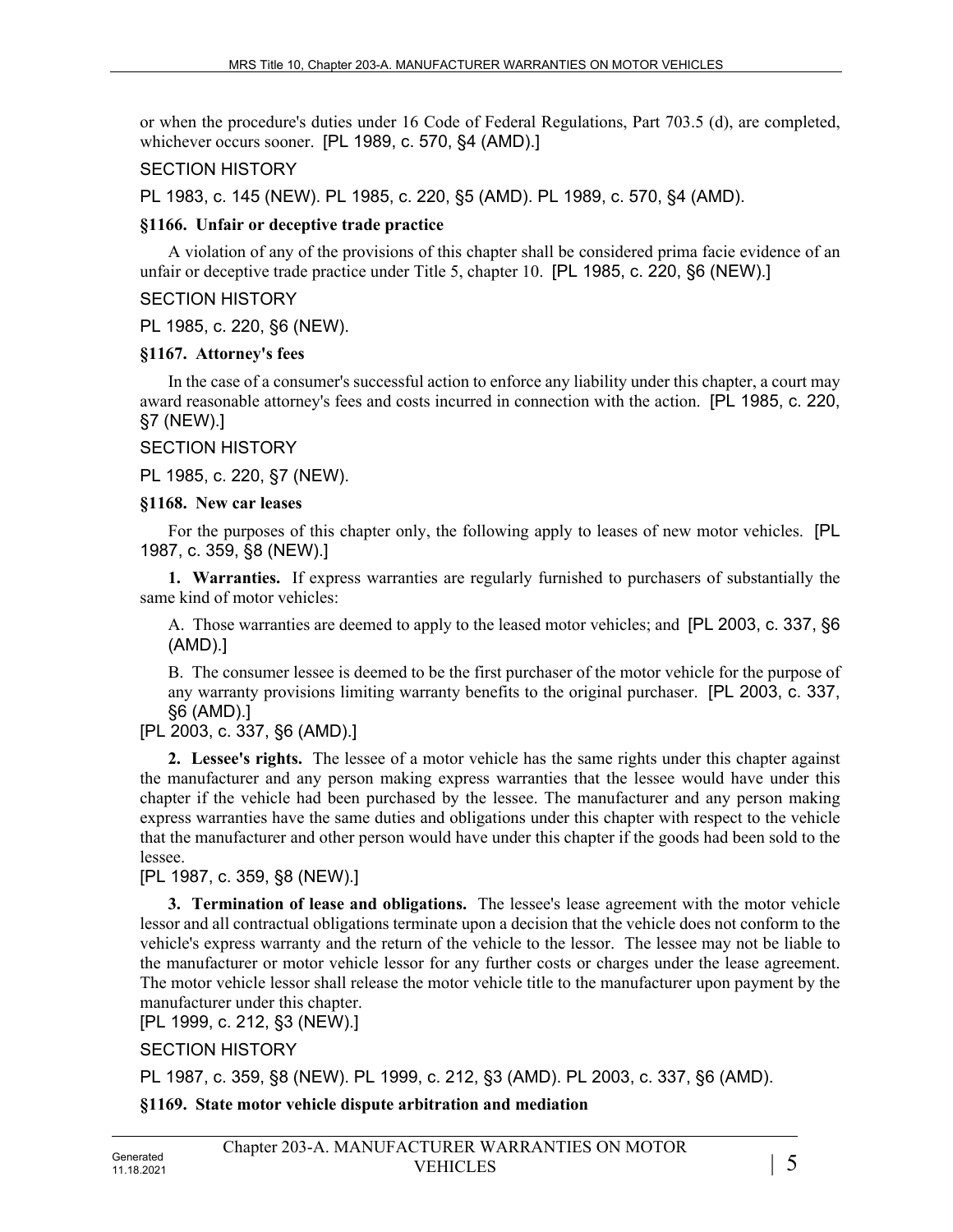**1. Neutral motor vehicle arbitration.** All manufacturers shall submit to state-certified motor vehicle arbitration if arbitration is requested by the consumer within 3 years from the date of original delivery to the consumer of a motor vehicle or within the term of the express warranties, whichever comes first, and the State has accepted the application as making proper Maine Lemon Law claims. State-certified arbitration must be performed by one or more neutral arbitrators selected by the Department of the Attorney General operating in accordance with the rules adopted pursuant to this chapter. The Attorney General may contract with an independent entity to provide arbitration or the Attorney General's office may appoint neutral arbitrators. Each party to an arbitration is entitled to one rejection of a proposed arbitrator.

### [PL 2003, c. 337, §7 (AMD).]

**2. Written findings.** Each arbitration results in a written finding of whether the motor vehicle in dispute meets the standards set forth by this chapter for vehicles that are required to be replaced or refunded. This finding must be issued within 45 days of receipt by the Department of the Attorney General of a properly completed written request by a consumer for state-certified arbitration under this section. All findings of fact issuing from a state-certified arbitration must be taken as admissible evidence of whether the standards set forth in this chapter for vehicles required to be refunded or replaced have been met in any subsequent action brought by either party ensuing from the matter considered in the arbitration. The finding reporting date may be extended by 5 days if the arbitrator seeks an independent evaluation of the motor vehicle. In addition to the other remedies provided by this chapter, the arbitrator may award a consumer whose motor vehicle is required to be replaced or refunded reasonable witness fees for a professional motor vehicle mechanic or engineer who prepared a notarized report on the condition of the vehicle or who testified at the arbitration hearing on behalf of the consumer.

[PL 1999, c. 212, §4 (AMD).]

**3. Administered by Attorney General.** The Department of the Attorney General shall promulgate rules governing the proceedings of state-certified arbitration which shall promote fairness and efficiency. These rules shall include, but are not limited to, a requirement of the personal objectivity of each arbitrator in the results of the dispute that that arbitrator will hear, and the protection of the right of each party to present its case and to be in attendance during any presentation made by the other party.

## [PL 1989, c. 570, §5 (NEW).]

**4. Consumer arbitration relief.** If a motor vehicle is found by state-certified arbitration to have met the standards set forth in section 1163, subsection 2, for vehicles required to be replaced or refunded, and if the manufacturer of the motor vehicle is found to have failed to provide the refund or replacement as required, the manufacturer shall, within 21 days from the receipt of a finding, deliver the refund or replacement, including the costs and collateral charges set forth in section 1163, subsection 2, or appeal the finding in Superior Court. For good cause, a manufacturer may seek from the Department of the Attorney General an extension of the time within which it must deliver to the consumer a replacement vehicle.

## [PL 1989, c. 570, §5 (NEW).]

**5. Appeal of arbitration decision.** An appeal by a manufacturer or the consumer of the arbitrator's findings may not be heard unless the petition for appeal is filed with the Superior Court of the county in which the sale occurred, within 21 days of issuance of the finding of the state-certified arbitration. The appeal must be a trial de novo. The arbitrator and the Department of the Attorney General may not be parties in any such appeal and may not be called as witnesses. The Department of the Attorney General may submit an amicus curiae brief.

In the event that any state-certified arbitration resulting in an award of a refund or replacement is upheld by the court, recovery by the consumer may include continuing damages up to the amount of \$25 per day for each day subsequent to the day the motor vehicle was returned to the manufacturer, pursuant to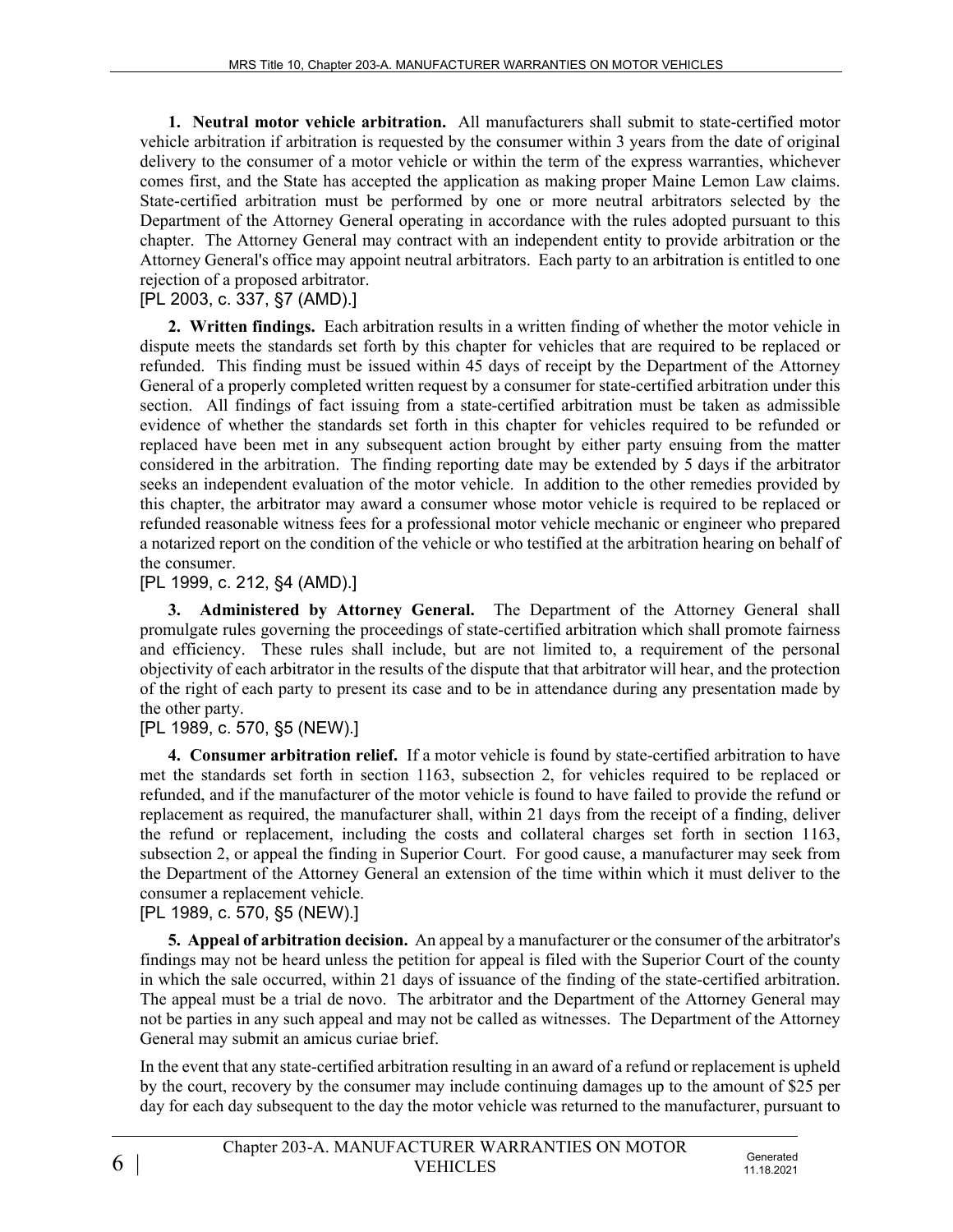section 1163, that the vehicle was out of use as a direct result of any nonconformity not issuing from owner negligence, accident, vandalism or any attempt to repair or substantially modify the vehicle by a person other than the manufacturer, its agent or authorized dealer, provided that the manufacturer did not make a comparable vehicle available to the consumer free of charge.

In addition to any other recovery, any prevailing consumer must be awarded reasonable attorney's fees and costs. If the court finds that the manufacturer did not have any reasonable basis for its appeal or that the appeal was frivolous, the court shall double the amount of the total award to the consumer. [PL 1999, c. 212, §4 (AMD).]

**6. Consumer's rights if arbitrator denies relief.** The provisions of this chapter shall not be construed to limit or restrict in any way the rights or remedies provided to consumers under this chapter or any other state law. In addition, if any consumer is dissatisfied with any finding of state-certified arbitration, the consumer shall have the right to apply to the manufacturer's informal dispute settlement procedure, if the consumer has not already done so, or may appeal that finding to the Superior Court of the county in which the sale occurred, within 21 days of the decision. [PL 1989, c. 570, §5 (NEW).]

**7. Disclosure of consumer lemon law rights.** A clear and conspicuous disclosure of the rights of the consumer under this chapter shall be provided by the manufacturer to the consumer along with ownership manual materials. The form and manner of these notices shall be prescribed by rule of the Department of the Attorney General. The notice disclosures shall not include window stickers. [PL 1989, c. 570, §5 (NEW).]

**8. Manufacturer's failure to abide by arbitrator's decision.** The failure of a manufacturer either to abide by the decision of state-certified arbitration or to file a timely appeal shall entitle any prevailing consumer who has brought an action to enforce this chapter to an award of no less than 2 times the actual award, unless the manufacturer can prove that the failure was beyond the manufacturer's control or can show it was the result of a written agreement with the consumer. [PL 1989, c. 570, §5 (NEW).]

**9. Consumer request for information.** Upon request from the consumer, the manufacturer or dealer shall provide a copy of all repair records for the consumer's motor vehicle and all reports relating to that motor vehicle, including reports by the dealer or manufacturer concerning inspection, diagnosis or test-drives of that vehicle and any technical reports, bulletins or notices issued by the manufacturer regarding the specific make and model of the consumer's new motor vehicle as it pertains to any material, feature, component or the performance of the motor vehicle.

[PL 1989, c. 570, §5 (NEW).]

**10. Penalties.** It shall be prima facie evidence of an unfair trade practice under Title 5, chapter 10, for a manufacturer, within 21 days of receipt of any finding in favor of the consumer in state-certified arbitration, to fail to appeal the finding and not deliver a refund or replacement vehicle or not receive from the Department of the Attorney General an extension of time for delivery of the replacement vehicle.

[PL 1989, c. 570, §5 (NEW).]

**11. Arbitration and mediation account.** To defray the costs incurred by the Department of the Attorney General in resolving consumer new and used motor vehicle disputes through the lemon law arbitration program and, for vehicles that do not qualify for arbitration, the consumer mediation service, the following fees are imposed.

A. A \$1 lemon law arbitration program fee must be collected by the authorized new car dealer from the purchaser as part of each new motor vehicle sale agreement. [PL 1993, c. 415, Pt. K, §2 (NEW).]